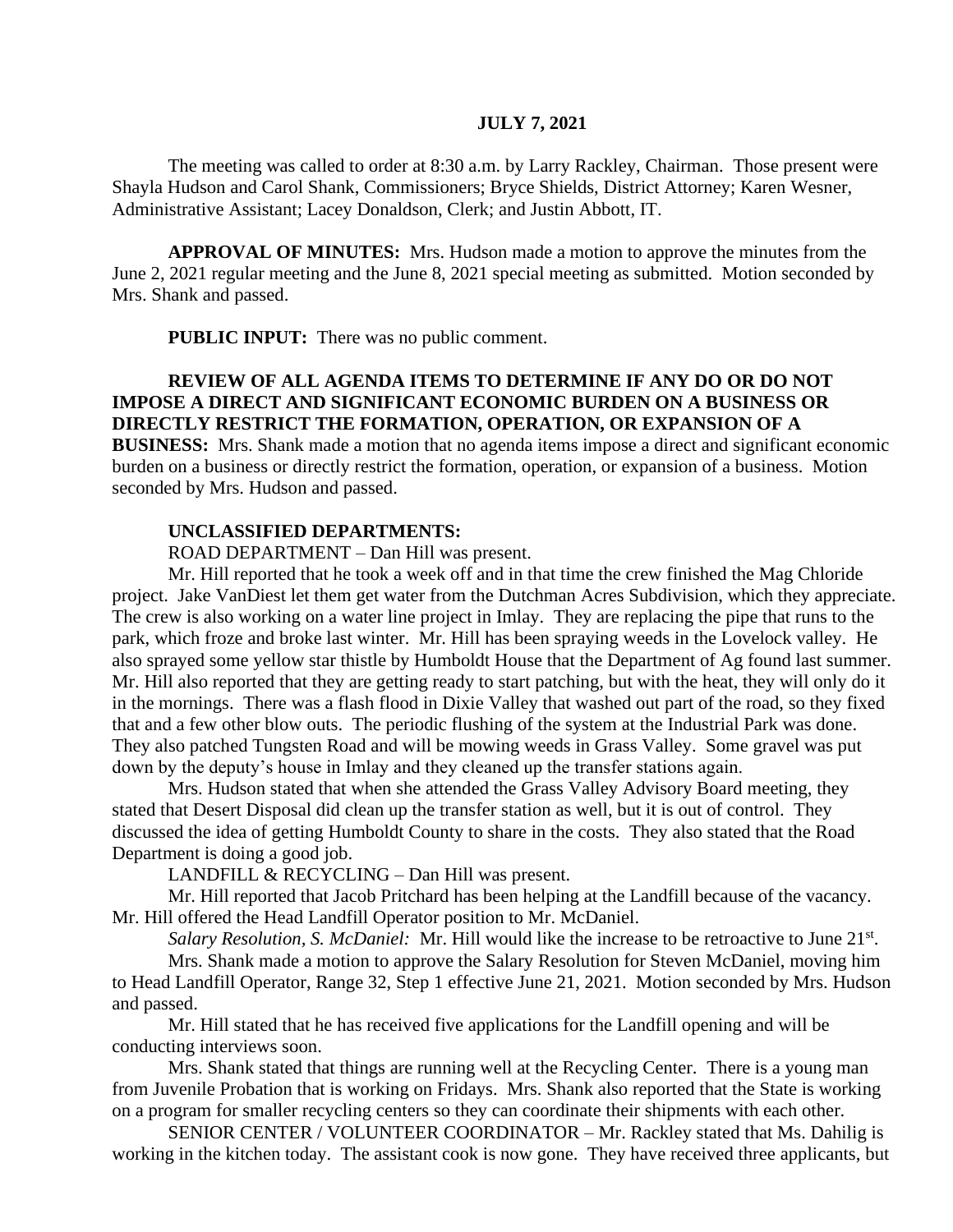none look promising. Mr. Rackley also reported that they are serving 24-30 Congregate meals and 24 Homebound meals a day.

BUILDINGS AND GROUNDS – John Handka was present.

Mr. Handka reported they have been fixing sprinklers and taking care of weeds. Mr. Handka went to Unionville and checked out the park and cemetery there. He held interviews last week for the open maintenance position. There were two really good applicants and he hasn't made a decision yet. Mr. Handka also reported that the kids seem to have settled down in the park. He also informed the Board that he is aware that the hot weather is burning the grass at the softball fields, but he is watering as much as he can and there is no shade out there.

GRASS VALLEY FIRE – Mr. Rackley reported that the burn ban is still in place. They have 2 new members bringing them to a total of 17, with 18 the limit. Mr. Burke is still concerned about replacing the brush truck.

LEPC – Mr. Rackley reported that the SERC (State Emergency Response Commission) and the United We Stand grants have been awarded.

RYE PATCH FIRE – Mr. Rackley reported that Rye Patch is at full-staff. The upgrades to the electrical is still ongoing. The department is still working on their EMT (Emergency Medical Tech) training.

COMMUNITY CENTER – Mrs. Shank stated that there are interviews scheduled for tomorrow. Mrs. Lusby-Angvick stated that she doesn't have time to physically go to the Center, but she is doing contracts on her computer as needed. She doesn't feel she is doing as good of a job as before, but it is what it is. They have received a few complaints.

IT DEPARTMENT – Justin Abbott was present.

Mr. Abbott reported that he has had a lot of meetings to kick-off the phone system and internet upgrades. All the vendors will be meeting this Friday. He has received a lot of support tickets, mostly questions regarding email. Mr. Abbott will be confirming deletion of the pershingcounty.net email archive with all department as it has been 9 months since the switch. Mr. Abbott stated that he is at saturation point! There was a security incident with Kaseya, which Mr. Abbott uses to remote access the computers on the network, but so far we are unaffected.

ECONOMIC DEVELOPMENT – Heidi Lusby-Angvick was present.

Mrs. Lusby-Angvick reported that there will be a Job Fair on July  $31<sup>st</sup>$  from 4-6 p.m. It is being hosted by Pershing General Hospital and Manpower. She will be asking some of the local eateries for donation of food trays. Manpower has been coming to City Hall every Wednesday and will continue for the next few weeks. They have put people to work. Mrs. Lusby-Angvick also reported that the Nevada Regional 95-80 Development Authority was approved. The Interlocal Agreement will need to be placed on the next agenda. Mrs. Lusby-Angvick continues to speak weekly with West Coast Salmon and Seven Troughs Distillery as both projects continue to move forward. West Coast Salmon has been invited to speak at the Grass Valley Advisory Board meeting later this fall. Mrs. Lusby-Angvick also spoke about the Winnemucca Futures event. They will be changing format and making it a more regional event. It will be held on October  $28<sup>th</sup>$  at the Winnemucca Boys and Girls Club. Mrs. Lusby-Angvick also informed the Board that she was elected Vice-President of the Western Nevada Development District Executive Board.

# **DANNY BAX, UPDATE ON DEVELOPMENT OF COMMUNITY BROADBAND AND APPROVAL TO ISSUE REQUEST FOR PROPOSALS / INFORMATION FOR CITY OF LOVELOCK AND PERSHING COUNTY BROADBAND ENHANCEMENTS:** Mr. Bax was present via Zoom.

Mr. Bax gave an update on his progress. He met with AT&T and there is a great deal of momentum to focus on Northern Nevada. An upgrade to infrastructure and facilities in government, businesses, and residences is needed. A list of all the government building locations was compiled and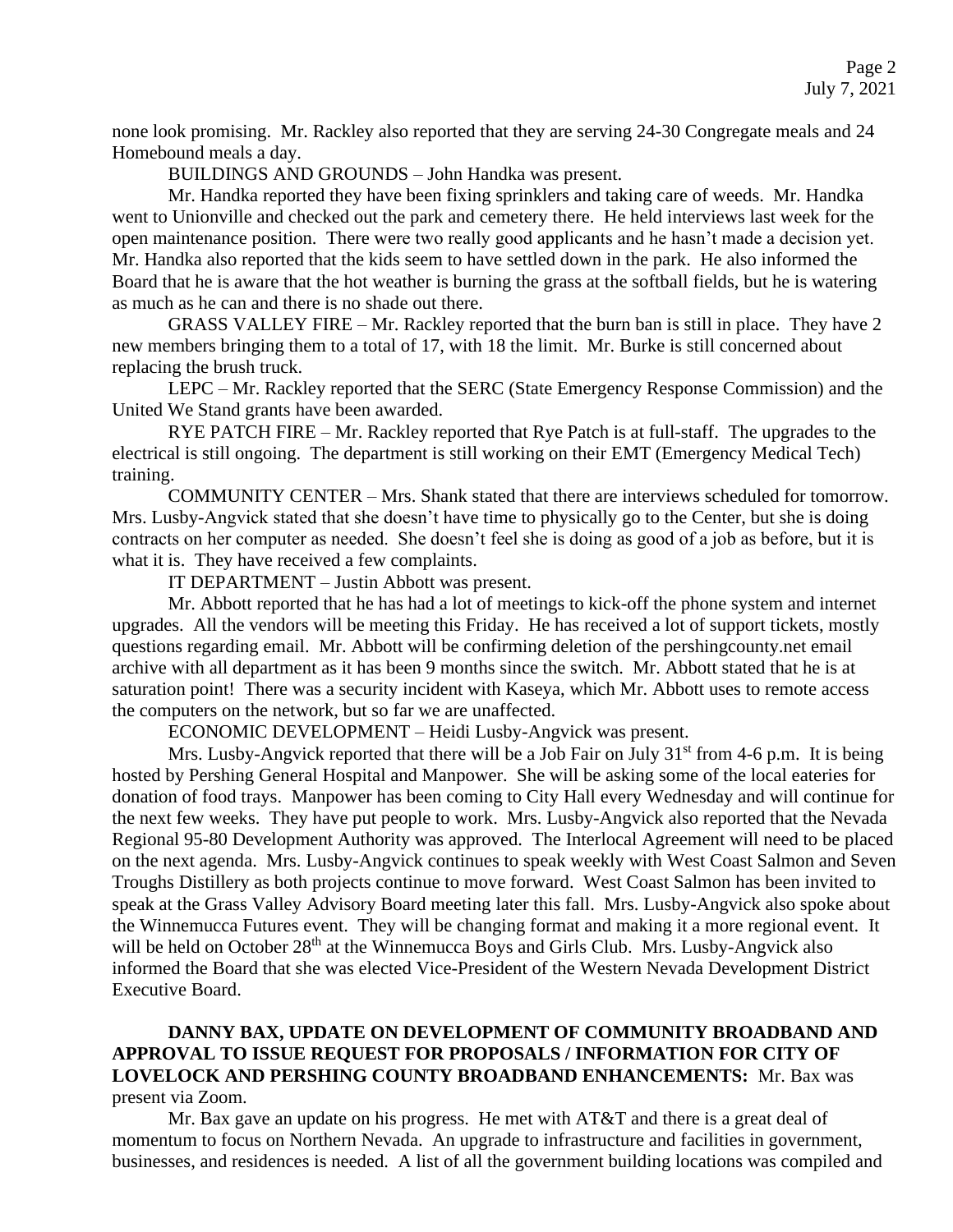submitted to AT&T. AT&T has various choices for delivering high speed internet. Once the infrastructure is built, they will look at what services and at what cost they can provide them.

Mrs. Shank made a motion to approve issuing a Request for Proposals and Information for the City of Lovelock and Pershing County Broadband Enhancements, adding any verbiage the DA feels necessary. Motion seconded by Mrs. Hudson and passed.

### **UNCLASSIFIED DEPARTMENTS, CONT.D:**

LOVELOCK AMBULANCE / FIRE DEPARTMENT – Chief Rodney Wilcox was present. Chief Wilcox reported that they have two new members. They have been responding to a lot of calls. They are still doing continuing education on the  $3<sup>rd</sup>$  Tuesday of every month. The monitor that was purchased with COVID funding has been installed in the ambulance. Mrs. Nolan is working on the recertification of EMTs, which is due in December. Chief Wilcox has been attending the Emergency Services Committee meetings. Chief Wilcox stated that no decision has been made regarding purchasing a new ambulance. Mr. Rackley has spoken with a City Councilperson about the City using Recovery funds to purchase an ambulance, but they haven't established a priority list yet.

Chief Wilcox stated that they have also been busy on the fire side as well. They are still working toward Firefighter I certification. Chief Wilcox and Sean Luna took a 16 hour class for Fire Investigation for First Responders last weekend. They put on the Fireworks show on July 4<sup>th</sup>. They are also starting a Fundraiser this week to help purchase a battery operated Jaws of Life. Chief Wilcox spoke about an online training resource called Fire Rescue 1 Academy. He reported that all the hose testing has been completed. One member was sent to Elko for the Nevada State Fire Fighters Association meeting. The department is working on replacing outdated tires on all the units. Fire Inspections are going well. The State Fire Marshal came out and spoke to the business owner they had an issue with and will be back to follow-up in 30 days. Chief Wilcox attended two Lovelock Meadows Water District meetings to talk about hydrant testing. He also spoke to their engineer and they have a computer program that monitors pressure, etc. so they don't have to be tested every year.

PUBLIC DEFENDER – Mr. Cochran submitted his monthly report.

### **ELECTED DEPARTMENTS:**

LACEY DONALDSON, CLERK-TREASURER – Mrs. Donaldson reported that she received four applications for the vacancy in her office and will schedule interviews for next week. The tax bill file was sent to the vendor for printing and mailing yesterday, so people should start seeing them by the first of next week.

*Approval of corrections/changes to the Tax Roll:* Mrs. Donaldson gave the Board a list of 13 Tax Roll corrections.

Mrs. Shank made a motion to approve the corrections as submitted. Motion seconded by Mrs. Hudson and passed.

*Salary Resolution, B. Medeiros:* Mrs. Donaldson stated that Mrs. Medeiros has the most seniority in the office and has stepped up to learn more of the Treasurer's functions since the Chief Deputy resigned.

Mrs. Shank made a motion to approve the Salary Resolution for Barrie Medeiros, moving her from an Administrative Clerk II, Range 26, Step 4 to an Administrative Specialist, Range 31, Step 1 effective July 18, 2021. Motion seconded by Mrs. Hudson and passed.

RENE CHILDS, RECORDER-AUDITOR – Mrs. Childs gave the Board the month end fund balances. The office is preparing for year-end and this week's payroll will be split between the two years, so it is a lot of work.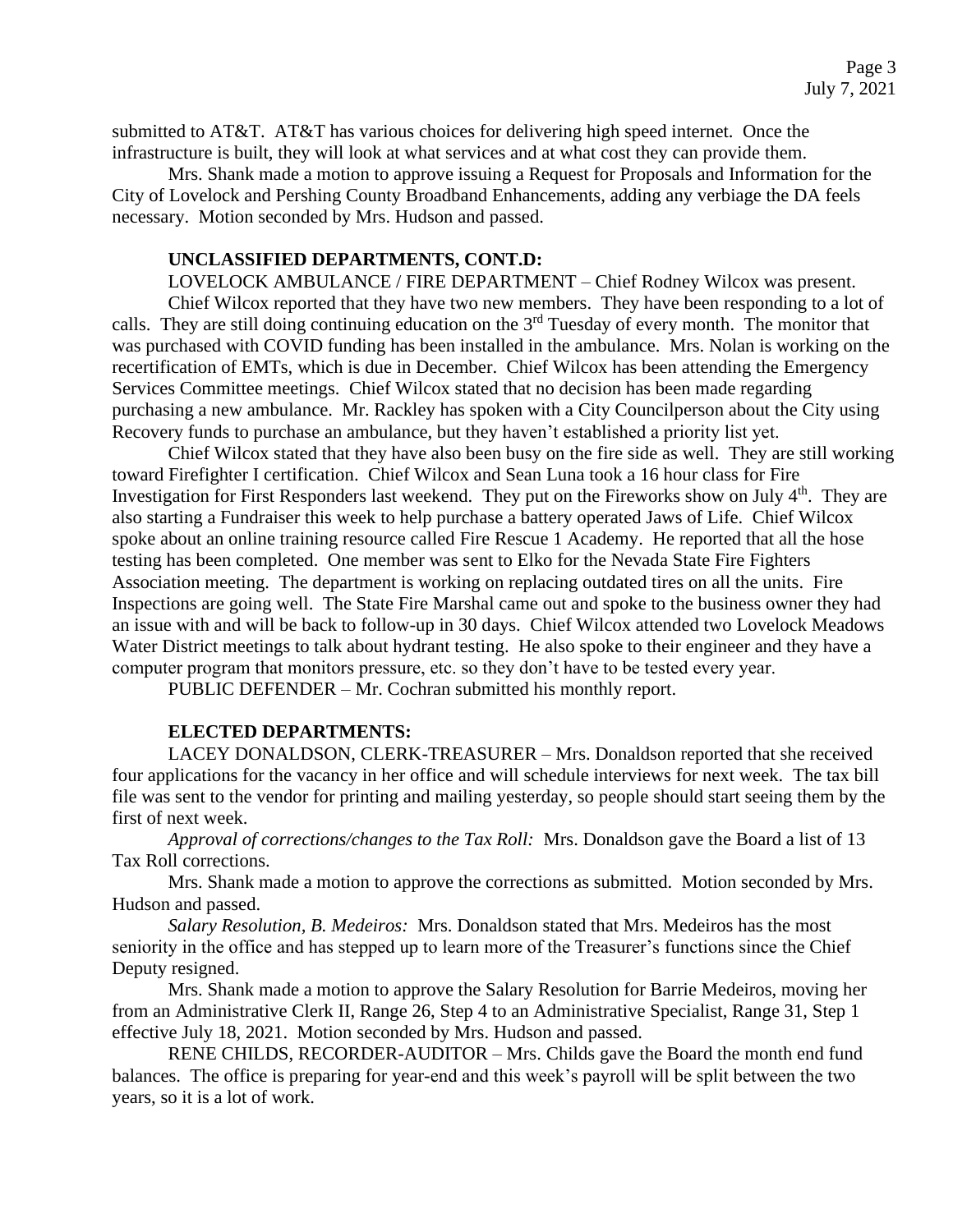## LAUREEN BASSO-CERINI, ASSESSOR – Ms. Basso-Cerini was present.

*Assessor Technology List of Expenditures per NRS 250.085:* Mrs. Shank made a motion to approve the Assessor Technology List of Expenditures per NRS 250.085 as presented. Motion seconded by Mrs. Hudson and passed.

Ms. Basso-Cerini gave the Board a written response to the recent Landfill Assessment Ordinance and the inability to get the increase on the Tax Roll for the new Fiscal Year. She also stated that our contract with Devnet covers Legislative changes, not County updates. This may have to be looked at in the future.

BRYCE SHIELDS, DISTRICT ATTORNEY – Mr. Shields reported that he has a summer intern that started last Friday. Their server was disconnected, but Mr. Abbott got it fixed on Monday. He also set up a workstation for the intern.

**PROCLAMATIONS AND AWARDS:** YEARS OF SERVICE – LACEY DONALDSON, 20 YEARS AND SEAN THORNHILL, 10 YEARS – Deputy Thornhill was not present. The Board presented Mrs. Donaldson with a Certificate and Pin commemorating her 20 years of service to Pershing County.

**DERBY FIELD AIRPORT:** APPROVAL OF GRANT #SF-424 IN THE AMOUNT OF \$9,000.00, COVID RESPONSE AND RELIEF SUPPLEMENTAL APPROPRIATIONS FUNDING – Mrs. Shank made a motion to approve applying and accepting Grant #SF-424 in the amount of \$9,000.00, COVID Response and Relief Supplemental Appropriations Funding from the Federal Aviation Administration. Motion seconded by Mrs. Hudson and passed.

Mr. Rackley reported that he replaced a part on the gate into the Airport for a second time now.

**AMENDMENTS TO THE COMMUNITY HEALTH SERVICES CONTRACT PAYMENT (\$38,036.35) IN THE AMOUNT OF \$.05 ONE YEAR TO \$36,036.40 AND \$.10 FOR BOTH YEARS, CORRECT TOTAL IS NOT TO EXCEED \$86,072.80:** Mrs. Shank made a motion to approve the amendments to the Community Health Services Contract payment in the amount of \$0.05 for one year and \$0.10 for both years, to correctly reflect an amount not to exceed \$86,072.80. Motion seconded by Mrs. Hudson and passed.

**ACKNOWLEDGEMENT OF EVALUATIONS AND APPROVAL OF YEARLY SALARY INCREASE FOR UNCLASSIFIED EMPLOYEES FOR FY 2021-22:** J. ABBOTT, T. BANKS, E. BLONDHEIM, K. BRINKERHOFF, S. COCHRAN, J. EVANS, J. HANDKA, C. HAAS, D. HILL, H. LUSBY-ANVICK, F. MACHADO, G. MONROE, K. WESNER – Mrs. Shank made a motion to acknowledge the evaluations and approve the yearly salary increase for the Unclassified Employees for FY 2021-22 in the amount of 4%. Motion seconded by Mrs. Hudson and passed.

**APPROVAL FOR A PERS (PUBLIC EMPLOYEES RETIREMENT SYSTEM) PURCHASE FOR RENE CHILDS, RECORDER-AUDITOR, AND LACEY DONALDSON, CLERK-TREASURER, WHO ARE CAPPED ON THE LONGEVITY PAY INCREASE AS OF JANUARY 2022, FOR A TOTAL NOT TO EXCEED \$4,000.00.** Mrs. Hudson made a motion to approve a PERS purchase for Rene Childs and Lacey Donaldson for a total not to exceed \$4,000.00 due to Mrs. Childs and Mrs. Donaldson being capped on their Longevity Pay increases as of January 2022. Motion seconded Mrs. Shank and passed.

**CARES FUNDING:** Mr. Rackley asked about ordering the pipe for the Airport water project, as it will take a while for it to come in.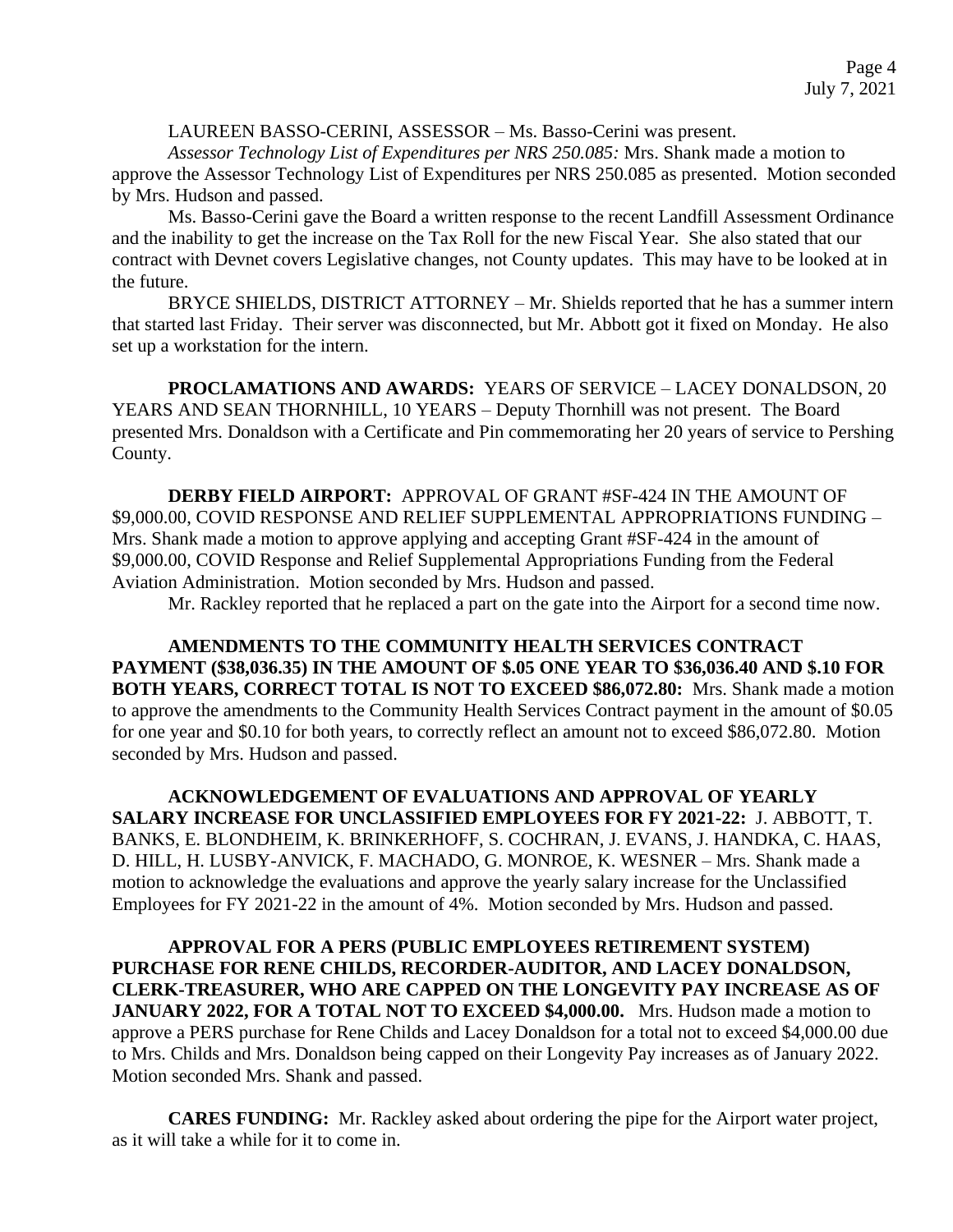**BOARD APPOINTMENTS:** GRASS VALLEY ADVISORY BOARD, PERSHING COUNTY ECONOMIC DEVELOPMENT, CEMETERY BOARD, MUSEUM BOARD, SENIOR CENTER BOARD – Letters were received from Morgan Root expressing interest in serving on the Pershing County Economic Development Board and Tori Apperson for the Grass Valley Advisory Board. Mrs. Donaldson stated that the only open seat on the Grass Valley Board is Paul Schlehr's and he has not responded. Mr. Rackley felt Mr. Schlehr would probably like to continue on the Board. Mrs. Donaldson will reach out to him again.

Mrs. Hudson made a motion to appoint Morgan Root to the Pershing County Economic Development Authority Board. Motion seconded by Mrs. Shank and passed.

The meeting recessed at 9:50 for a Litigation meeting and reconvened at 9:57 a.m.

**REPORT FROM ADMINISTRATIVE ASSISTANT:** Mrs. Wesner stated that she worked with Jerry Frey to do an aerial spray in Imlay, but hasn't heard any input from the residents. Mrs. Shank stated that the mosquitoes are still bad and continued fogging is important.

Mr. Whitaker called and asked what the County will do with the Unionville Park when he is no longer able to be the caretaker. Mrs. Wesner reached out to the Division of Water Resources and the Department of Forestry for more information.

Mrs. Wesner also reported that our CDBG (Community Development Block Grant) grant has been approved. She had to redo our timeline, but she hasn't received the paperwork back yet.

PLANNING AND BUILDING DEPARTMENT / IMLAY WATER: James Evans was present.

Mr. Evans gave the Board his monthly reports. Mrs. Shank asked about business licenses for farming and ranching. A Business License is not required. Mrs. Wesner stated they do have to have a State license. There is not a Planning Commission meeting tonight.

Regarding Imlay Water, neither Mr. Evans nor LMWD (Lovelock Meadows Water District) know what is causing the water pressure issue. A handful of customers are experiencing either extreme pressure or no pressure. It was noted that the Board needs to move forward with having someone with more knowledge take over the system.

Mrs. Shank stated that one of the projects on the Recovery Funding list is to replace the water tank for Imlay. She asked Mr. Evans to start looking into cost, etc.

Mr. Evans informed the Board that he is actively looking for another job. Mrs. Hudson stated that in Mr. Evans' Personnel Session he was told to ask for help when needed. Mr. Evans recently asked for help in the office and received no input.

Mr. Evans also reported that Cynthia at Stantec is currently analyzing our data and working on the Master Plan Amendment.

**ITEMS FOR FUTURE AGENDAS:** Mrs. Wesner stated that there was information in the packet for the Eagleview contract in the Assessor's office, but it did not make it on the agenda. It will be on the next agenda.

Mrs. Hudson spoke about the Fallon Naval Expansion and asked if the Board wanted to speak to Rob Rule individually about the Pole Line Road or if they would like him to come to a meeting. Mr. Rackley would like a presentation to the entire board. Mrs. Hudson is also concerned that the tribes are supposed to be involved, but none are participating in the calls.

**CORRESPONDENCE:** Mrs. Shank received an email from Nevada Division of Welfare and Supportive Services about a Child Care Development Program. Mr. Rackley and Mrs. Hudson received it as well. The Board also received an email regarding Ag Extension. Mrs. Shank stated that the Board